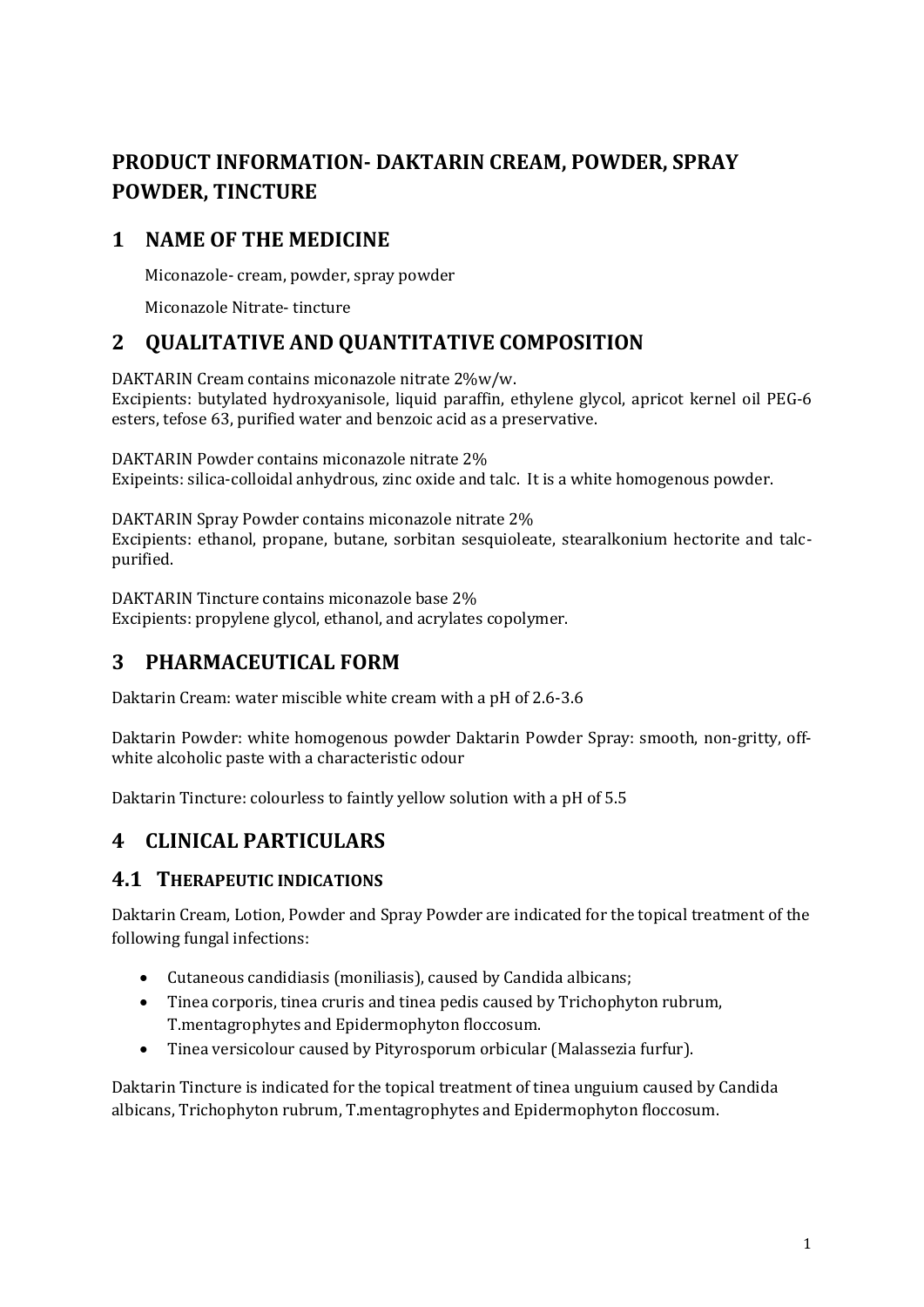## **4.2 DOSE AND METHOD OF ADMINISTRATION**

A thin layer of DAKTARIN Cream sufficient to cover the affected area should be applied and rubbed well into the skin. In patients with tinea pedis, tinea cruris, tinea corporis and cutaneous candidiasis, the cream or lotion should be applied twice daily, and in patients with tinea versicolour, once daily.

DAKTARIN Powder should be applied directly to the lesions and also dusted inside articles of clothing in contact with the affected areas. This should be carried out twice daily.

The DAKTARIN Spray Powder can must be well shaken before use. It should be held about 15cm from the area to be treated and a thin layer is applied twice daily.

Treatment must be continued, without interruption until the lesions have completely healed. Candida infections should be treated for 2 weeks and dermatophyte infections for one month.

Nail Infections: before treatment commences, the nail should be cut as short as possible. A thin layer of DAKTARIN Tincture should be applied to the affected nail, the area around it and if possible under it twice daily. After the infected nail has come off, the treatment should be continued without interruption until a new nail has grown and the lesions are completely cured (usually for at least 2 months). If the nail falls off during the course of treatment, this is due to the infection not to DAKTARIN Tincture. Before reapplying the product, clean the nail of any product buildup with acetone based nail polish remover

NOTE - To improve the therapeutic results of treatment, certain hygienic measures must be taken such as washing the infected regions every day, disinfecting and frequently changing stockings and shoes.

## **4.3 CONTRAINDICATIONS**

DAKTARIN Cream, Powder, Spray Powder and Tincture are contraindicated in the following situations:

- Patients with known hypersensitivity to the active ingredient and/or any of the other excipients in these presentations;
- Patients with known hypersensitivity to similar antifungal agents such as ketoconazole.

### **4.4 SPECIAL WARNINGS AND PRECAUTIONS FOR USE**

Not all strains of a particular organism may be susceptible to miconazole.

As with other drugs of this class, prolonged use may result in overgrowth of non-susceptible micro-organisms.

Intractable candidiasis may be the presenting symptom of unrecognised diabetes. Appropriate tests should therefore be performed in patients not responding to treatment.

Discontinue DAKTARIN if sensitisation or irritation is reported during use.

Daktarin must not come into contact with the eyes.

Tincture is an alcoholic solution and should not be applied to open lesions.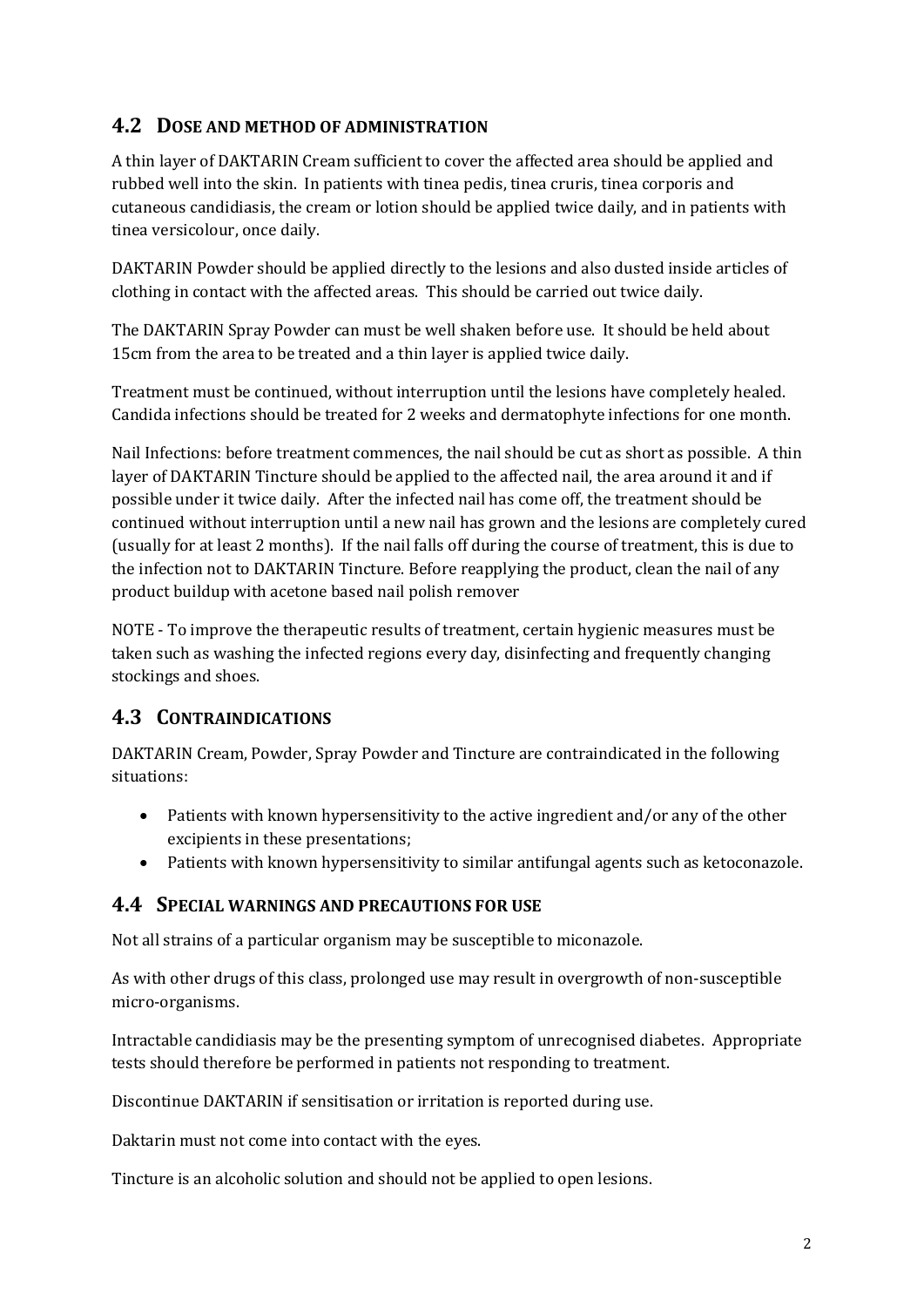Avoid spraying DAKTARIN Spray Powder in the eyes.

DAKTARIN powder contains talc. Avoid inhalation of the powder to prevent irritation of airways, In particular, when treating infants and children, careful application should be used to prevent inhalation by the child.

### **Use in the elderly**

No data available.

#### **Paediatric use**

No data available

#### **Effects on laboratory tests**

No data available

### **4.5 INTERACTIONS WITH OTHER MEDICINES AND OTHER FORMS OF INTERACTIONS**

Miconazole administered systemically is known to inhibit CYP3A4/2C9. Due to the limited systemic availability after topical application, clinically relevant interactions occur very rarely. In patients on oral anticoagulants, such as warfarin, caution should be exercised and the anticoagulant effect should be monitored. The effects and side effects of some other drugs (e.g., oral hypoglycemics and phenytoin), when co-administered with miconazole, can be increased and caution should be exercised.

## **4.6 FERTILITY, PREGNANCY AND LACTATION**

### **Effects on fertility**

No data available

### **Use in pregnancy – Pregnancy Category A**

Although no problems have been documented, despite assumed extensive use of this drug in pregnancy, safety for use during pregnancy has not been established through prospective studies.

### **Use in lactation**

It is not known whether miconazole is excreted in human milk. Because many drugs are excreted in human milk, caution should be exercised when DAKTARIN is administered to a mother who is breast-feeding.

## **4.7 EFFECTS ON ABILITY TO DRIVE AND USE MACHINES**

The effects of this medicine on a person's ability to drive and use machines were not assessed as part of its registration'.

## **4.8 ADVERSE EFFECTS (UNDESIRABLE EFFECTS)**

Adverse drug reactions reported among 834 patients who received miconazole 2% cream and/or placebo cream base in 21 double-blind clinical trials are presented in Table 1 below. Included in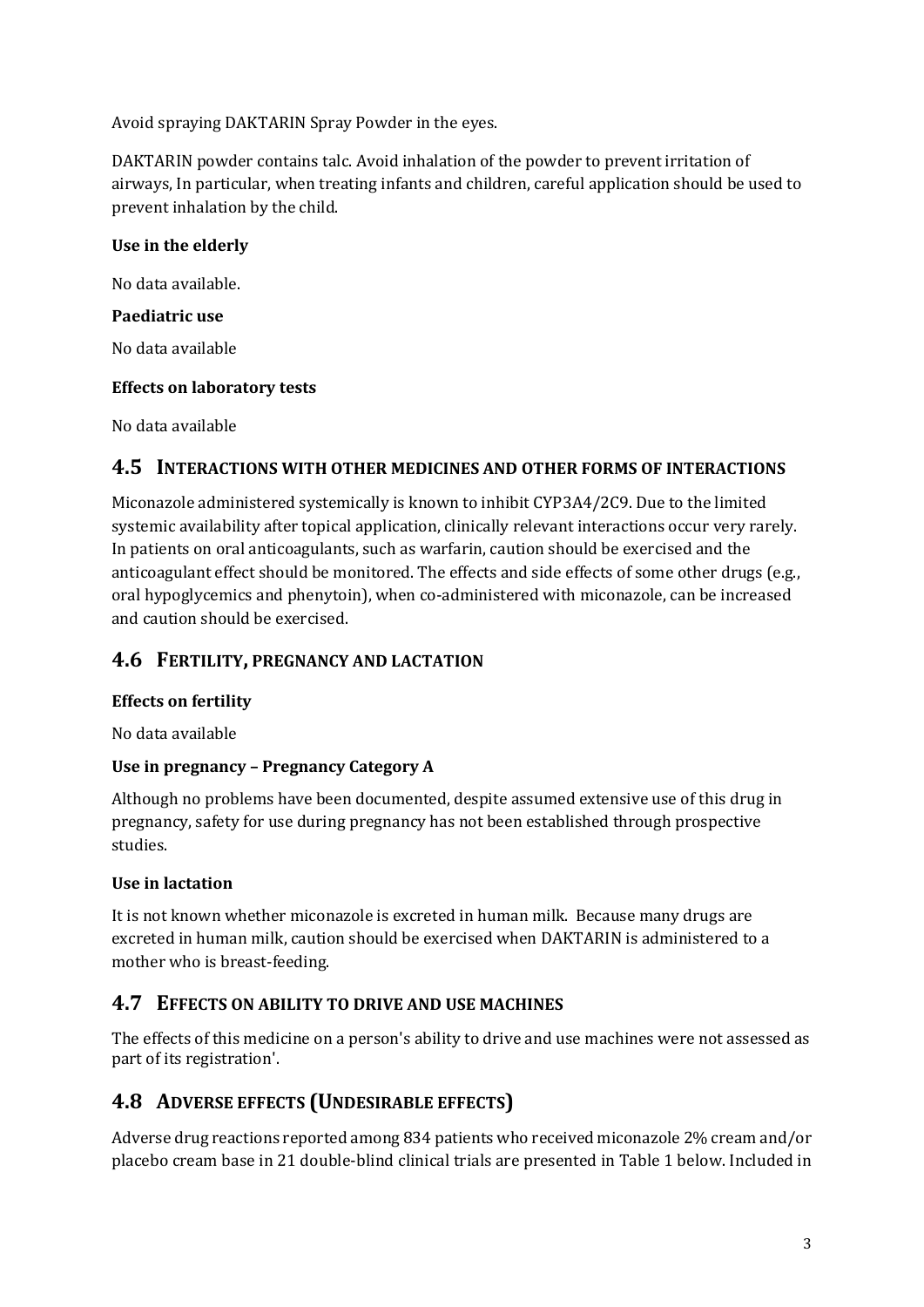the table are all adverse events considered to be related to study drug. A dash indicates that the adverse reaction was not reported by patients in the specified treatment group.

| Table 1: Adverse drug reactions reported by patients in either treatment group in 21 double-<br>blind clinical trials of miconazole 2% cream versus placebo. |               |               |
|--------------------------------------------------------------------------------------------------------------------------------------------------------------|---------------|---------------|
| <b>System Organ Class</b>                                                                                                                                    | Miconazole 2% | Placebo Cream |
| Adverse drug reaction                                                                                                                                        | Cream         | <b>Base</b>   |
|                                                                                                                                                              | $(n=426)$ , % | $(n=408)$ , % |
| Overall adverse drug reactions                                                                                                                               | 1.9           | 1.2           |
| Skin and subcutaneous tissue disorders                                                                                                                       |               |               |
| Skin burning sensation                                                                                                                                       | 0.2           | 0.7           |
| Skin inflammation                                                                                                                                            | 0.2           |               |
| Skin hypopigmentation                                                                                                                                        | 0.2           |               |
| <b>General disorders and administration site</b><br>conditions                                                                                               |               |               |
| Application site irritation                                                                                                                                  |               |               |
|                                                                                                                                                              | 0.7           | 0.5           |
| Application site burning                                                                                                                                     | 0.2           | 0.2           |
| Application site pruritus                                                                                                                                    |               |               |
|                                                                                                                                                              | 0.2           |               |
| Application site reaction NOS                                                                                                                                | 0.2           |               |
| Application site warmth                                                                                                                                      | 0.2           |               |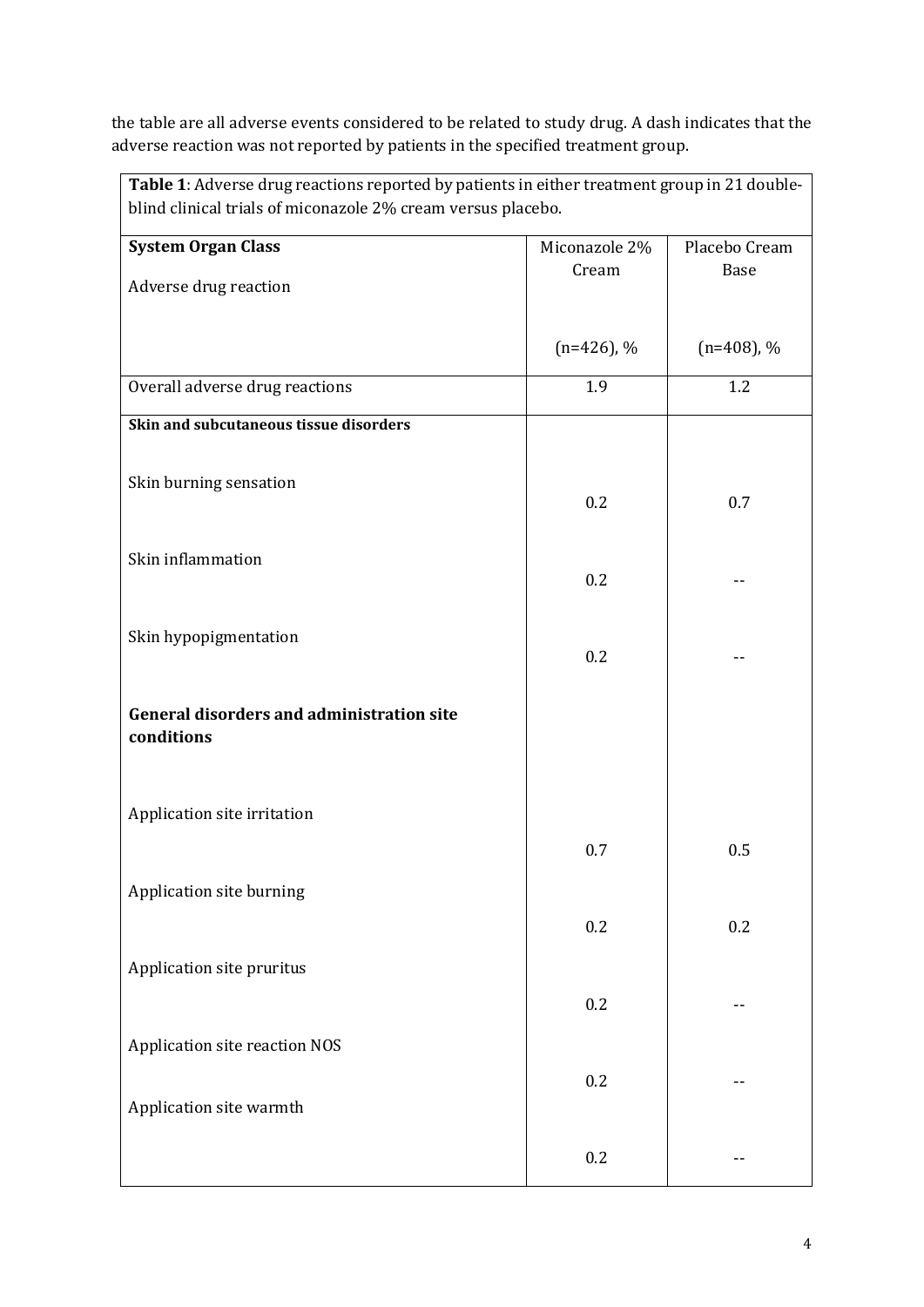Note: Individual patients may have reported more than a single event.

#### **Postmarketing Data**

Adverse drug reactions from spontaneous reports during the worldwide post-marketing experience with DAKTARIN that meet threshold criteria are included in Table 2. The adverse drug reactions are ranked by frequency, using the following convention:

| Very common | $\geq$ 1/10                                    |
|-------------|------------------------------------------------|
| Common      | $\geq$ 1/100 and <1/10                         |
| Uncommon    | $\geq$ 1/1,000 and <1/100                      |
| Rare        | $\geq$ 1/10,000, <1/1,000                      |
| Very rare   | $\langle 1/10,000,$ including isolated reports |

The frequencies provided below reflect reporting rates for adverse drug reactions from spontaneous reports, and do not represent more precise estimates of incidence that might be obtained in clinical or epidemiological studies.

#### **Immune System Disorders**

| Very rare            | angioneurotic edema, anaphylactic reaction, Hypersensitivity                                   |
|----------------------|------------------------------------------------------------------------------------------------|
|                      | <b>Skin and Subcutaneous Tissue Disorders</b>                                                  |
| Very rare            | urticaria, contact dermatitis, rash, erythema urticaria, contact dermatitis,<br>rash, erythema |
| General<br>disorders |                                                                                                |
| Very rare            | application site reactions, including application, site irritation                             |

#### **Reporting suspected adverse effects**

Reporting suspected adverse reactions after registration of the medicinal product is important. It allows continued monitoring of the benefit-risk balance of the medicinal product. Healthcare professionals are asked to report any suspected adverse reactions at: [https://www.tga.gov.au/reporting-problems.](https://www.tga.gov.au/reporting-problems)

## **4.9 OVERDOSE**

Treatment of overdose is symptomatic and supportive. In the event of overdosage, or if accidentally swallowed, contact the Poisons Information Centre on 13 11 26 in Australia or 0800 764 766 in New Zealand.

# **5 PHARMACOLOGICAL PROPERTIES**

## **5.1 PHARMACODYNAMIC PROPERTIES**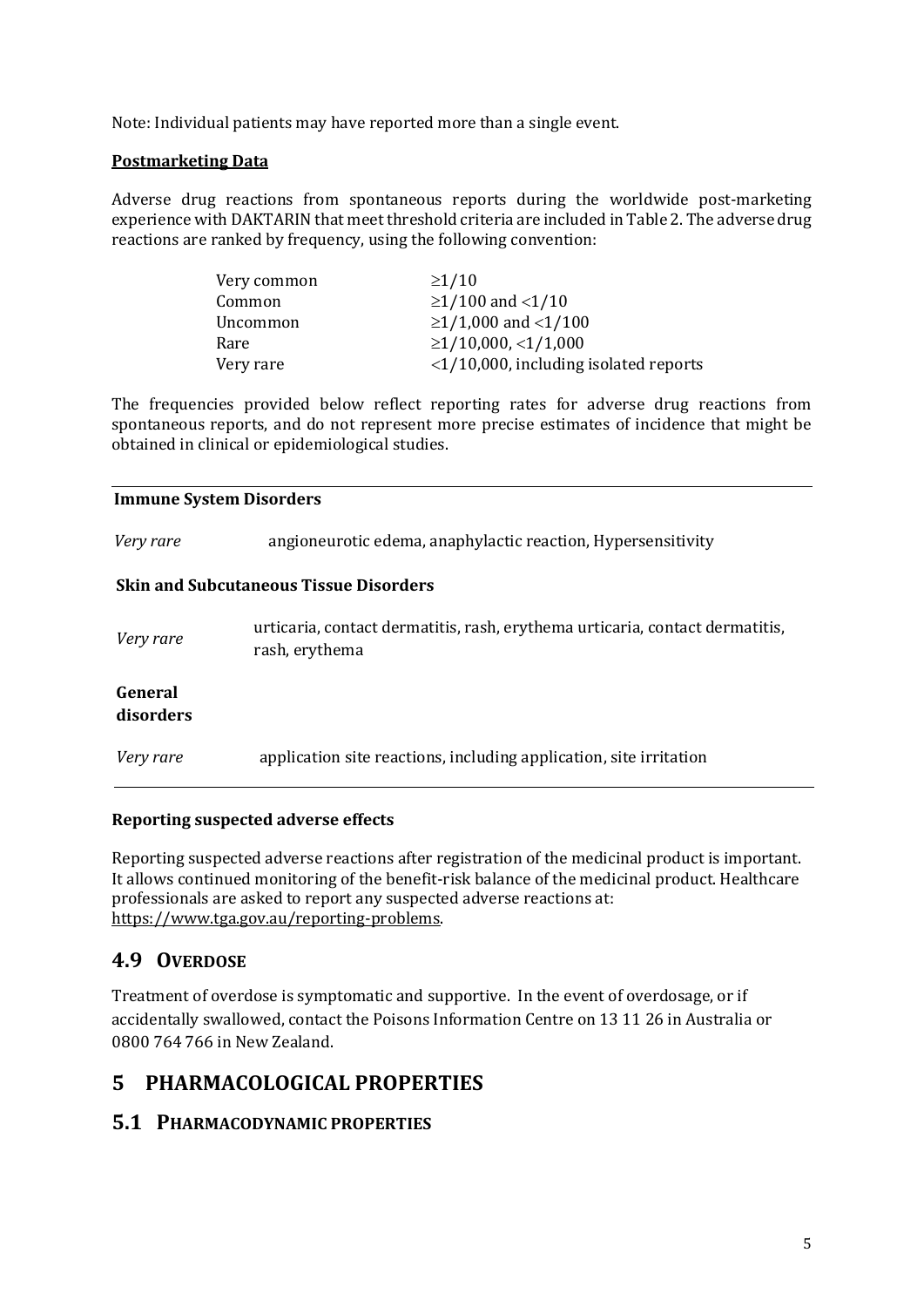#### **Mechanism of action**

Miconazole exhibits antifungal activity against Candida albicans, the dermatophytes - Trichophyton rubrum, T.mentagrophytes, Epidermophyton floccosum and Pityrosporum orbicular (Malassezia furfur). Miconazole penetrates the fungal cell wall, alters cellular membranes, and interferes with intracellular enzymes and biosynthesis of ergosterol.

### **Clinical Trials**

Refer to section 4.8 for clinical trials.

### **5.2 PHARMACOKINETIC PROPERTIES**

#### **Absorption**

Systemic absorption of miconazole is limited, with a bioavailability of less than 1% following application of miconazole. Plasma concentrations of miconazole and/or its metabolites were measurable 24 and 48 hours after application.

Systemic absorption has also been demonstrated after repeated application of miconazole to infants with diaper dermatitis. Plasma levels of miconazole were undetectable or low in all infants.

#### **Distribution**

Absorbed miconazole is bound to plasma proteins (88.2%) and red blood cells (10.6%)

#### **Excretion**

The small amount of miconazole that is absorbed is eliminated predominantly in feces as both unchanged drug and metabolites over a four-day post-administration period. Smaller amounts of unchanged drug and metabolites also appear in urine.

### **5.3 PRECLINICAL SAFETY DATA**

#### **Genotoxicity**

No data available

#### **Carcinogenicity**

No data available

# **6 PHARMACEUTICAL PARTICULARS**

### **6.1 LIST OF EXCIPIENTS**

Refer to Section 2 - Qualitative and quantitative composition

## **6.2 INCOMPATIBILITIES**

Incompatibilities were either not assessed or not identified as part of the registration of this medicine. Refer to section 4.5: Interactions with other medicines and other forms of interactions.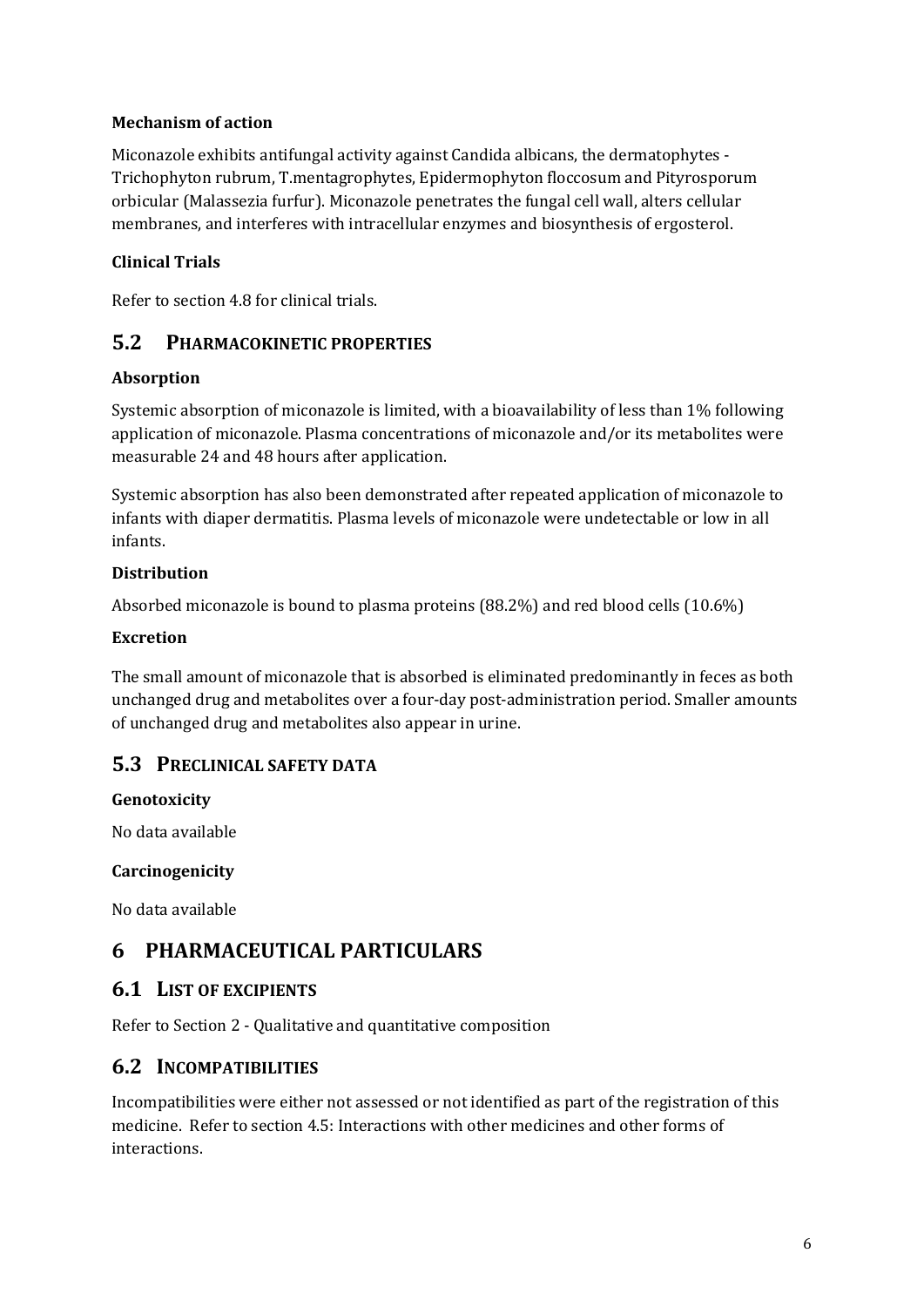## **6.3 SHELF LIFE**

In Australia, information on the shelf life can be found on the public summary of the Australian Register of Therapeutic Goods (ARTG). The expiry date can be found on the packaging.

### **6.4 SPECIAL PRECAUTIONS FOR STORAGE**

Store below 25°C

## **6.5 NATURE AND CONTENTS OF CONTAINER**

DAKTARIN Cream tubes of 15g, 30g & 70g with `Instructions for Use' leaflet.

DAKTARIN Powder in a 30g "puffer" pack.

DAKTARIN Tincture in a 30mL bottle with brush.

DAKTARIN Spray Powder in a 100g pressurised can.

### **6.6 SPECIAL PRECAUTIONS FOR DISPOSAL**

In Australia, any unused medicine or waste material should be disposed of by taking to your local pharmacy.

### **6.7 PHYSICOCHEMICAL PROPERTIES**

#### **Chemical structure**



**Chemical Name:** Miconazole is 1-[2,4-dichloro-beta-(2,4 dichlorobenzyloxy)phenethyl]imidazole derivative and is a synthetic 1-phenethylimidazole derivative.

Miconazole nitrate is 1-[2,4-dichloro-beta-(2,4-dichlorobenzyloxy)phenethyl]imidazole nitrate, and is a synthetic 1-phenethylimidazole derivative.

Miconazole: A white, microcrystalline powder, practically insoluble in water but soluble in ethanol (10%).

Miconazole Nitrate: A white, microcrystalline powder, very slightly soluble in water and in ether; soluble in 140 parts of ethanol (96%), and slightly soluble in chloroform.